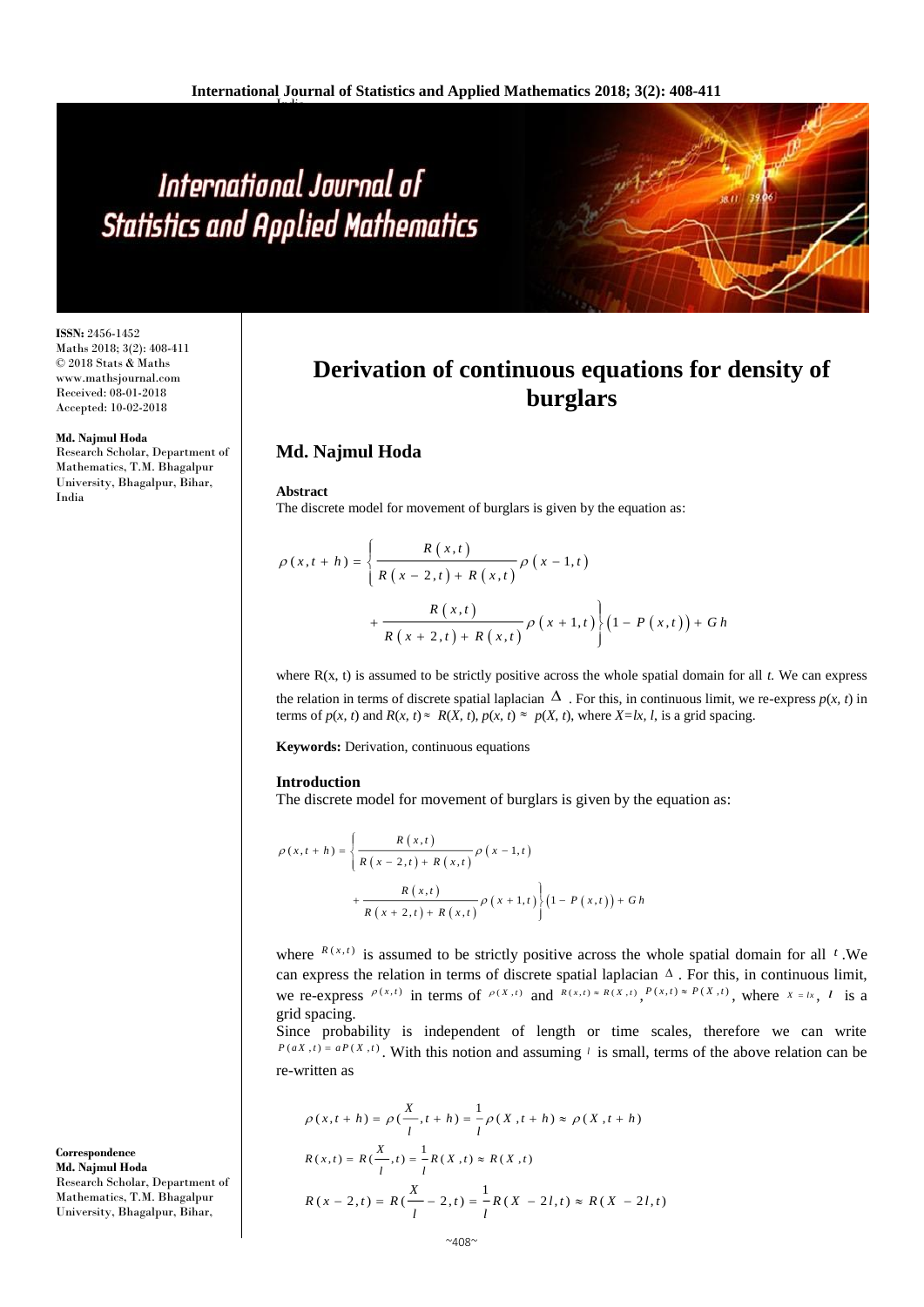$$
R(x + 2, t) = R\left(\frac{X}{l} + 2, t\right) = \frac{1}{l}R\left(X + 2l, t\right) \approx R\left(X + 2l, t\right)
$$

$$
\rho(x - 1, t) = \rho\left(\frac{X}{l} - 1, t\right) = \frac{1}{l}(X - l, t) \approx \rho(X - l, t)
$$
  

$$
\rho(x + 1, t) = \rho\left(\frac{X}{l} + 1, t\right) = \frac{1}{l}(X + l, t) \approx \rho(X + l, t)
$$

Since  $P(x,t) = R(x,t)h$  therefore,

$$
P(x,t) = R(x,t)h
$$
  
\n
$$
\Rightarrow P(\frac{X}{l},t) = R(\frac{X}{l},t)h
$$
  
\n
$$
\Rightarrow \frac{1}{l}P(X,t) = \frac{1}{l}R(X,t)h
$$
  
\n
$$
\Rightarrow P(X,t) = R(X,t)h
$$
  
\nthus  $[1-P(x,t)] \approx [1-P(X,t)]$   
\n
$$
= 1-R(X,t)h
$$

Thus the above relation is reduced to

$$
\rho(X, t+h) = \left\{ \frac{R(X, t)}{R(X - 2l, t) + R(X, t)} \rho(X - l, t) + \frac{R(X, t)}{R(X + 2l, t) + R(X, t)} \rho(X + l, t) \right\} (1 - R(X, t)h) + Gh
$$

For diffusion of the Risk of victimization and density of burglars to spatial location The relation can be written as

$$
\rho(X, t+h) = \left\{ \frac{R(X)}{R(X - 2l) + R(X)} \rho(X - l) + \frac{R(X)}{R(X + 2l) + R(X)} \rho(X + l) \right\} \{1 - R(X)h\} + Gh
$$

$$
\Rightarrow \qquad \rho(X,t+h) = f(l)\{1 - R(X)h\} + Gh \qquad (1)
$$

where 
$$
f(l) = \frac{R(X)}{R(X - 2l) + R(X)} \rho(X - l)
$$
  
  $+ \frac{R(X)}{R(X + 2l) + R(X)} \rho(X + l)$ 

Here,

$$
f\left( 0\right) =\,\rho\left( X\,\right)
$$

$$
f'(l) = -\frac{R(X)}{R(X - 2l) + R(X)} \rho_X(X - l)
$$
  
+ 
$$
\frac{2R(X)R_X(X - 2l)}{R(X - 2l) + R(X)]^2} \rho(X - l)
$$

$$
+\frac{R(X)}{R(X+2l) + R(X)} \rho_X(X+l)
$$
  

$$
-\frac{2R(X)R_X(X+2l)}{\left\{R(X+2l) + R(X)\right\}^2} \rho(X+l)
$$
  

$$
\therefore f'(0) = -\frac{1}{2}\rho_X(X) + \rho(X)\frac{2R(X)R_X(X)}{4\left\{R(X)\right\}^2} + \frac{1}{2}\rho_X(X)
$$

$$
-\rho\left(X\right)\frac{2R\left(X\right)R_{X}\left(X\right)}{4\left\{R\left(X\right)\right\}^{2}}=0
$$

$$
f''(l) = -\left[ -\frac{R(X)}{R(X - 2l) + R(X)} \rho_{xx}(X - l) + \frac{2R(X)R_{x}(X - 2l)}{\left\{R(X - 2l) + R(X)\right\}^{2}} \rho_{x}(X - l) \right]
$$
  
+2R(X)\left[ -\rho\_{x}(X - l) \frac{R\_{x}(X - 2l)}{\left\{R(X - 2l) + R(X)\right\}^{2}} + \rho(X - l) \frac{\left\{R(X - 2l) + R(X)\right\}^{2}\left\{-2R\_{xx}(X - 2l)\right\}}{\left\{R(X - 2l) + R(X)\right\}^{4}} + \rho(X - l) \frac{4\left\{R\_{x}(X - 2l)\right\}^{2}\left\{R(X - 2l) + R(X)\right\}^{4}}{\left\{R(X - 2l) + R(X)\right\}^{4}} \right]

$$
+ \rho_{xx}(X+l) \frac{R(X)}{R(X+2l) + R(X)}
$$
  
+  $\rho_x(X+l) \frac{\{-2R(X)R_x(X+2l)\}}{\{R(X+2l) + R(X)\}^2}$   
-  $2R(X) \left[ \rho_x(X+l) \frac{R_x(X+2l)}{\{R(X+2l) + R(X)\}^2} + \rho(X+l) \frac{\{R(X+2l) + R(X)\}^2}{\{R(X+2l) + R(X)\}^4} - \rho(X+l) \frac{4\{R_x(X+2l) + R(X)\}^4}{\{R(X+2l) + R(X)\}^4} \right]$ 

$$
\Rightarrow f''(l) = \frac{R(X)}{R(X - 2l) + R(X)} \rho_{xx}(X - l)
$$
  
\n
$$
- \frac{4R(X)R_X(X - 2l)}{\{R(X - 2l) + R(X)\}} \rho_X(X - l)
$$
  
\n
$$
+ \frac{\{R(X - 2l) + R(X)\}}{\{R(X - 2l) + R(X)\}} \frac{\{-4R(X)R_{xx}(X - 2l)\}}{\rho(X - l)}
$$
  
\n
$$
+ \frac{8R(X)R_X^{-2}(X - 2l)\{R(X - 2l) + R(X)\}}{\{R(X - 2l) + R(X)\}} \rho(X - l)
$$
  
\n
$$
+ \frac{R(X)}{R(X + 2l) + R(X)} \rho_{xx}(X + l)
$$
  
\n
$$
- \frac{2R(X)R_X(X + 2l)}{\{R(X + 2l) + R(X)\}} \rho_X(X + l)
$$
  
\n
$$
- \frac{2R(X)R_X(X + 2l)}{\{R(X + 2l) + R(X)\}} \rho_X(X + l)
$$
  
\n
$$
- \frac{2R(X)R_X(X + 2l)}{\{R(X + 2l) + R(X)\}} \rho_X(X + l)
$$
  
\n
$$
- \frac{\{R(X + 2l) + R(X)\}}{\{R(X + 2l) + R(X)\}} \rho(X + l)
$$
  
\n
$$
+ \frac{8R(X)R_X^{-2}(X + 2l)\{R(X + 2l) + R(X)\}}{\{R(X + 2l) + R(X)\}} \rho(X + l)
$$
  
\n
$$
+ \frac{8R(X)R_X^{-2}(X + 2l)\{R(X + 2l) + R(X)\}}{\{R(X + 2l) + R(X)\}} \rho(X + l)
$$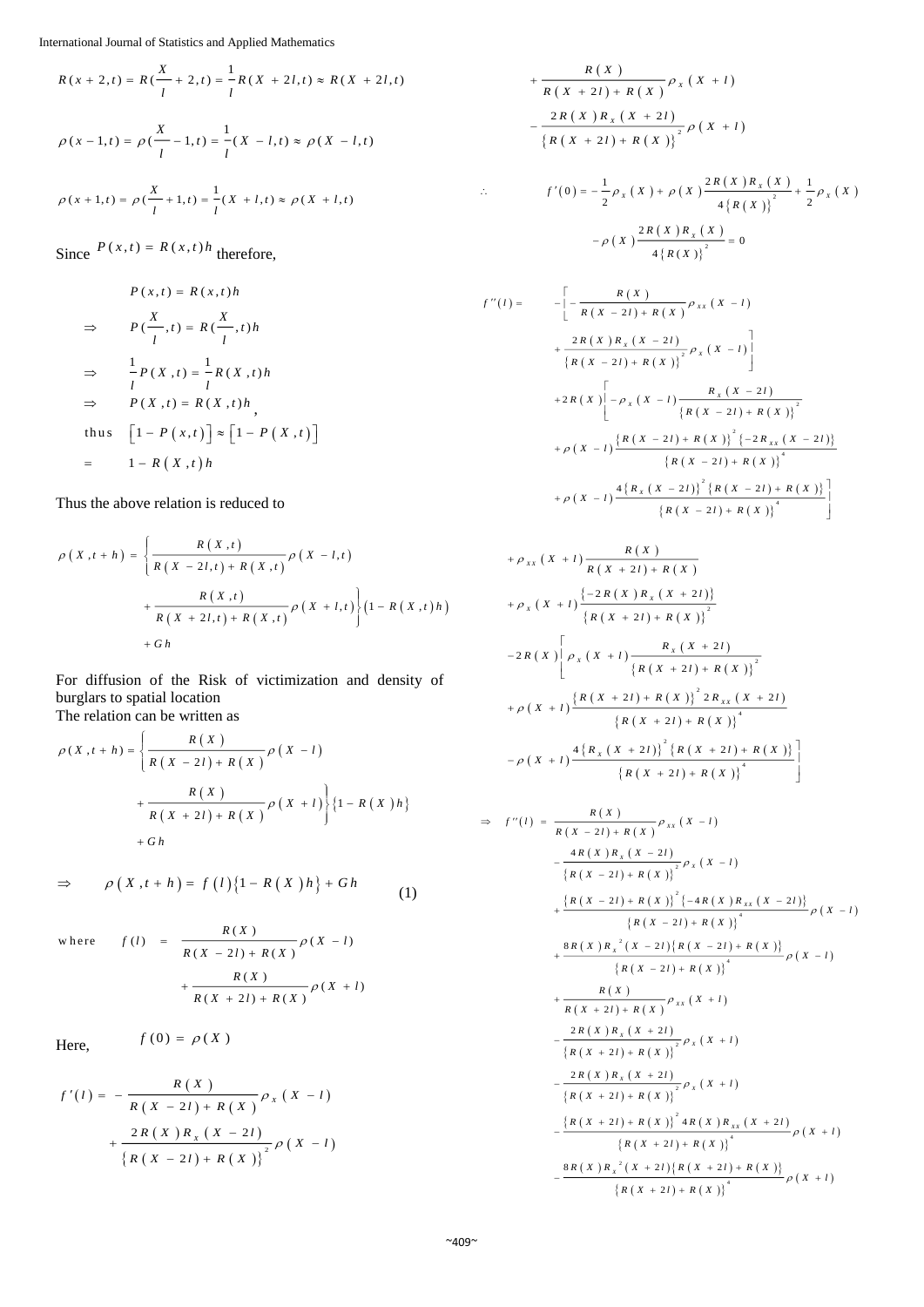International Journal of Statistics and Applied Mathematics

$$
f''(0) = \frac{1}{2} \rho_{xx}(X) - \frac{R(X)R_{x}(X)}{R(X)} \rho_{x}(X)
$$
  
+ 
$$
\left[ \frac{-16\{R(X)\}^{3}\{R_{xx}(X)\} + 16R_{x}^{2}(X)\{R(X)\}^{2}}{16\{R(X)\}^{4}} \right] \rho(X)
$$
  
+ 
$$
\frac{1}{2} \rho_{xx}(X) - \frac{2R(X)R_{x}(X)}{4\{R(X)\}^{2}} \rho_{x}(X)
$$
  
- 
$$
\frac{2R(X)R_{x}(X)}{4\{R(X)\}^{2}} \rho_{x}(X)
$$

$$
+\frac{16R(X)\{R(X)\}^{2}R_{xx}(X)-16R_{x}^{2}(X)\{R(X)\}^{2}}{16\{R(X)\}^{4}}\rho(X)
$$

$$
\Rightarrow f''(0) = \rho_{xx}(X) - \frac{R_x(X)}{R(X)} \rho_x(X) - \frac{R_x(X)}{R(X)} \rho_x(X)
$$

$$
- \frac{2R_{xx}(X)}{R(X)} \rho(X) + \frac{2R_x^2(X)}{R^2(X)} \rho(X)
$$

$$
\Rightarrow f''(0) = \rho_{xx}(X) - \frac{2R_x(X)}{R(X)} \rho_x(X)
$$

$$
- \frac{2R_{xx}(X)}{R(X)} \rho(X) + \frac{2R_x^{2}(X)}{R(X)} \rho(X)
$$

For simplicity, it can be written as

$$
\Rightarrow f''(0) = \rho_{xx} - \frac{2R_x}{R} \rho_x - \frac{2R_{xx}}{R} \rho + \frac{2R_x^2}{R^2} \rho
$$
  

$$
\Rightarrow f''(0) = \rho_{xx} - \left[\frac{2R_x}{R} \rho\right]_x
$$

By maclaurians' series expansion, we have

$$
f(l) = f(0) + lf'(0) + \frac{l^2}{2!}f''(0) + O(l^3)
$$

where  $O(l^3)$  represents the terms containing higher power of *l*. As *l* is small, neglecting the term  $O(l^3)$  and substituting the value of  $f^{(0)}$ ,  $f'(0)$  and  $f''(0)$  in the above relation, we have

$$
f(t) = \rho(X,t) + \frac{t^{2}}{2} \left[ \rho_{XX}(X,t) - \left\{ \frac{2R_{X}(X,t) \rho(X,t)}{R(X,t)} \right\}_{X} \right]_{(2)}
$$

With the help of relation (2), the equation (1) can be rewritten as

$$
\rho(X,t+h) = \left[ \rho(X,t) + \frac{l^2}{2} \{ \rho_{XX}(X,t) - \left( \frac{2R_X(X,t) \rho(X,t)}{R(X,t)} \right)_X \} \right] \left\{ (1 - R(X,t)h) + Gh + \frac{l^2}{2} \Bigg[ \rho_{XX}(X,t) - \left( \frac{2R_X(X,t) \rho(X,t)}{R(X,t)} \right)_X \right] \right\}
$$
  
\n
$$
\Rightarrow \rho(X,t+h) - \rho(X,t) = -\rho(X,t)R(X,t)h + \frac{l^2}{2} \Bigg[ \rho_{XX}(X,t) - \left\{ \frac{2R_X(X,t) \rho(X,t)}{R(X,t)} \right\}_X \Bigg]
$$
  
\n
$$
- \frac{l^2}{2} R(X,t)h \Bigg[ \rho_{XX}(X,t) - \left\{ \frac{2R_X(X,t) \rho(X,t)}{R(X,t)} \right\}_X \Bigg]
$$
  
\n
$$
+ Gh
$$

Dividing both sides by h and Taking limit as  $h \to 0$ , as  $l \to 0$ ,  $\frac{1^2}{2} \rightarrow 0$  $\frac{l^2}{2} \rightarrow 0$ , and assuming  $\frac{u^2}{h} \rightarrow D$  (constant), we then have

$$
\Rightarrow \lim_{h \to 0} \frac{\rho(X, t+h) - \rho(X, t)}{h}
$$
\n
$$
= \lim_{h \to 0} \left[ -\rho(X, t)R(X, t) + \frac{t^2}{2h} \{ \rho_{XX}(X, t) - \left( \frac{2R_X(X, t)\rho(X, t)}{R(X, t)} \right)_X \right]
$$
\n
$$
- \frac{t^2}{2} R(X, t) \left\{ \rho_{XX}(X, t) - \left( \frac{2R_X(X, t)\rho(X, t)}{R(X, t)} \right)_X \right\} + G
$$

$$
\Rightarrow \rho_{t}(X,t) = \lim_{h \to 0} \left[ -\rho(X,t) R(X,t) + \frac{l^{2}}{2h} \left\{ \rho_{xx}(X,t) - \left( \frac{2R_{X}(X,t)\rho(X,t)}{R(X,t)} \right)_{X} \right\} \right]
$$

$$
-\frac{l^{2}}{2}R(X,t)\left\{\rho_{XX}(X,t)-\left(\frac{2R_{X}(X,t)\rho(X,t)}{R(X,t)}\right)_{X}\right\}+G\right]
$$

$$
\Rightarrow \rho_{t}(X,t) = -\rho(X,t)R(X,t) + \frac{1}{2}D\left\{\rho_{XX}(X,t)\right\}
$$

$$
-\left(\frac{2R_{X}(X,t)\rho(X,t)}{R(X,t)}\right)_{X} + G
$$

As we assumed that density of burglars diffuse to spatial location, so that  $P(X, t) \approx P(X)$ ,  $R(X, t) \approx R(X)$ , thus the equation reduces to

$$
\Rightarrow \rho_{t}(X,t) = \frac{1}{2} \mathsf{D} \left[ \rho_{XX}(X) - \left\{ \frac{2R_{X}(X) \rho(X)}{R(X)} \right\}_{X} \right] - \rho(X)R(X) + G
$$

For simplicity the resulting equation can be written as

$$
\Rightarrow \qquad \frac{\partial \rho}{\partial t} = \frac{1}{2} \mathbf{D} \left\{ \rho_{xx} - \left( \frac{2R_x \rho}{R} \right)_x \right\} - \rho R + G
$$